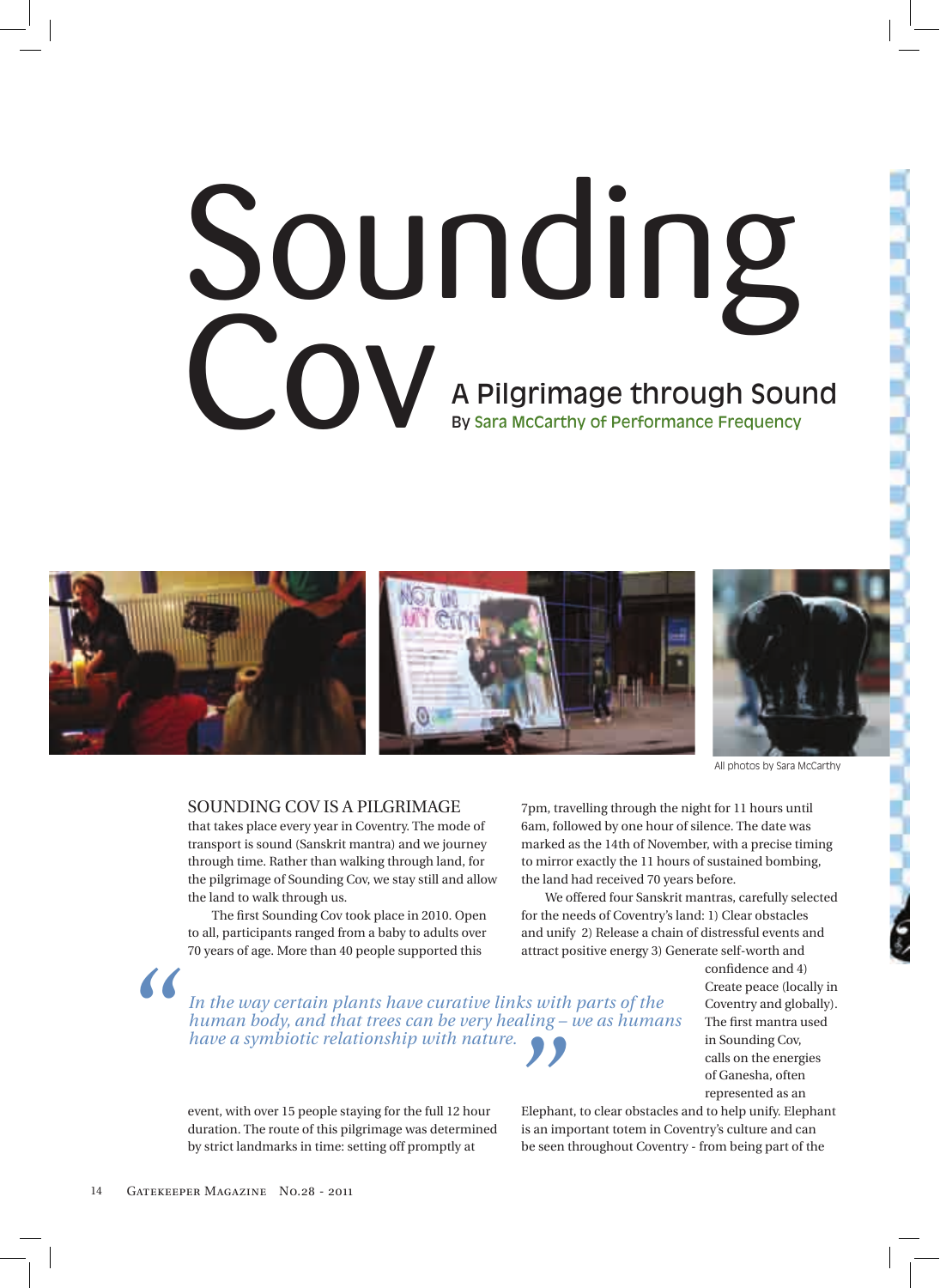

City's Coat of Arms, to being on the top of bollards around the city.

people were invited to make a wish for Coventry on elephant templates for Sounding Cov. Here are a selection of some of the wishes people made: a greater connection to nature – too much concrete suffocates the city- makes people depressed; artwork on the streets and annual racing around the ring road; a decent record shop; an energising modern place to be

where creativity is in abundance; more friendly dogs on the streets; respect for other people's views and wishes; a greater sense of integration – many cultures, one race, but where and how can we get to know each other better? as Sounding Cov is an on-going project, so are the wishes for Coventry.

Sounding Cov was received as a direct vision to be carried out, in response to a call from the land itself. it came from the land calling to reassert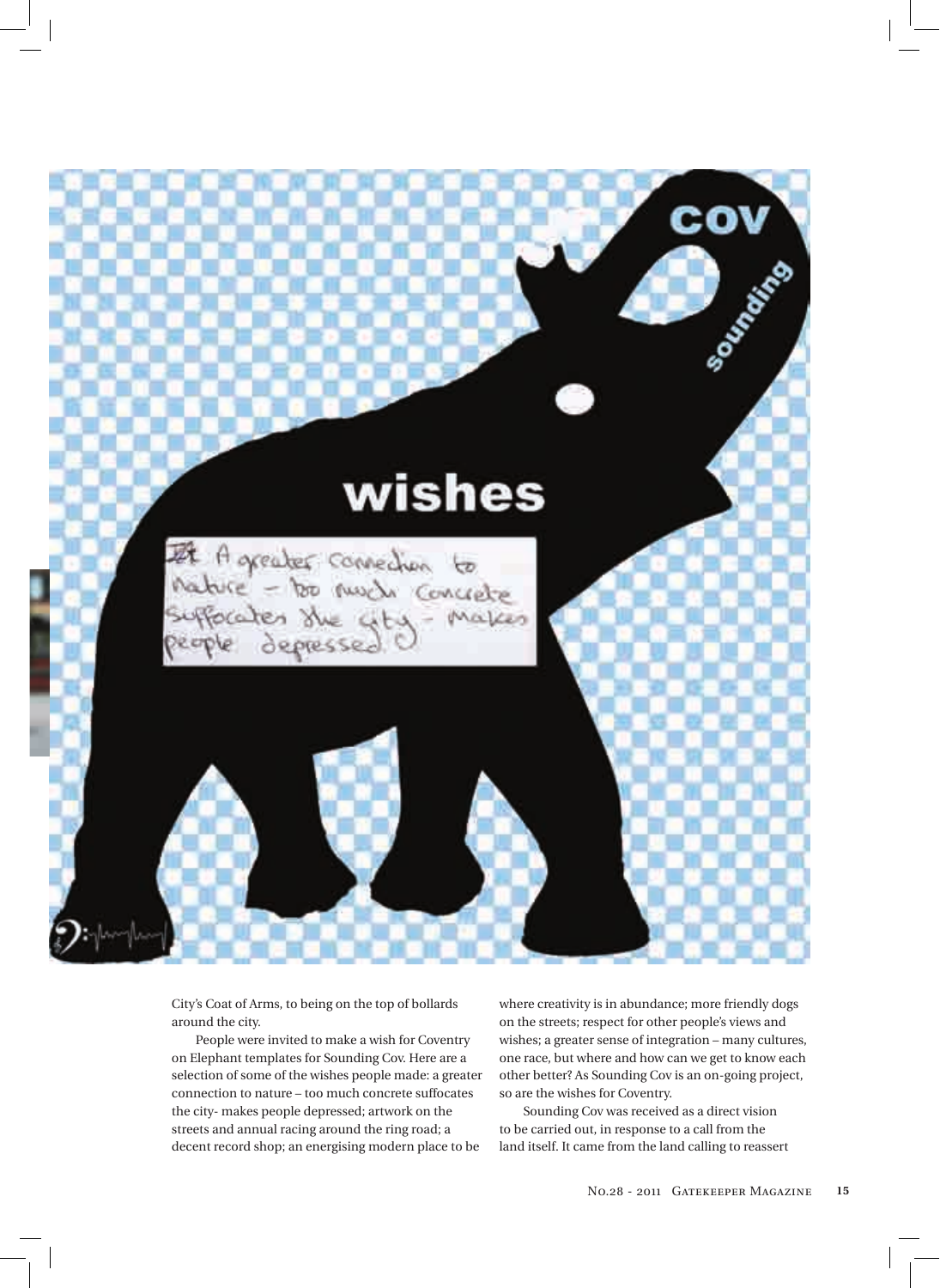

itself into balance, particularly to strengthen the Feminine energy held in Coventry's land. Coventry has a strong masculine resonance: war, violence and fighting are familiar vibrations, visually the city is full of hard, angular structures, with a particular propensity for the use of concrete, while commercially, traditional industries such as manufacturing and engineering have dominated. While Coventry may house creative, sensitive and healing people, their existence is not widely reflected in the city's resonance – creative industries have not been actively nourished or encouraged, visually there is little nature, softness or fluidity in City structures and the presence of alternative or healing practices is barely visible. Sounding Cov is also inspired by the Singing Field work created by Chloë goodchild. The specific mantras used in this project were those taught by Thomas Ashley-Farrand, to whom the event was dedicated.

Mantras are sacred words of power. They require discipline and commitment to recite and in exchange they reward us for our concentration and consistency by offering up a route of travel. mantra can hold us and keep us in place. Every 15 minutes, we were held in the vibration of one individual mantra. Within 1 hour, all 4 mantras were sounded: a process repeated over 11 hours. as the night went on and our journey progressed, we would put these mantras to the test, calling on all the energy their vibrations could provide.

Sounding Cov has been influenced by Timeline Therapy™ (developed by Tad James), which understands that by working at one specific point on a time line, the past and the future can be affected. much of Coventry's identity and tourism industry, has been based on the resonance from this night in 1940. Despite its varied history, Coventry is frequently promoted as the city that was Blitzed.

performance Frequency believes that the trauma experienced on 14th Nov 1940 has remained held in the land in Coventry City Centre, concreted over and has continued to influence the City's culture and psyche in a negative way. Sounding Cov makes a departure from the traditional way in which the Blitz is engaged with in Coventry. performance Frequency believes that activities such as holding Blitz Balls, displaying ration books and sounding the sirens of trauma heard on the night Coventry was bombed, reinforces trauma and keeps the land held in a vibration which no longer serves it. Sound carries and what we hoped to carry through Time, was a different vibration which would allow the city a chance to release a resonance which was outdated.

The route for the pilgrimage of Sounding Cov had been dictated by trauma: it had never been travelled before and nobody knew what to expect. We were going in blind, with only our sound to carry us. We journeyed together as one group, simultaneously sharing collective and individual experience. our sound started effortlessly, partying its way through the first few hours, in the spirit of buoyant adventure. As well as chanting, there was drumming, dancing, laughter, sleeping and listening. As our journey deepened, so did the demands to continue. in the true fashion of pilgrimages offering challenge, Sounding Cov was not without its obstacles. By chanting through the night, participants worked against the rhythms of their body clocks, resting for individual replenishment, as required. Together we made our way through the terrain, hour after hour, riding a current of sound, one Sanskrit utterance after another.

By 3am, our energy fell to its lowest sound. Personally, I didn't know if I could go on, every utterance feeling like a last breath, working against a feeling that I was going to die. Yet on I went, finding the strength within each mantra, to continue for minute upon slow minute, word by slow word. Chanting Sanskrit mantra for an extended period of time requires physical and emotional stamina.